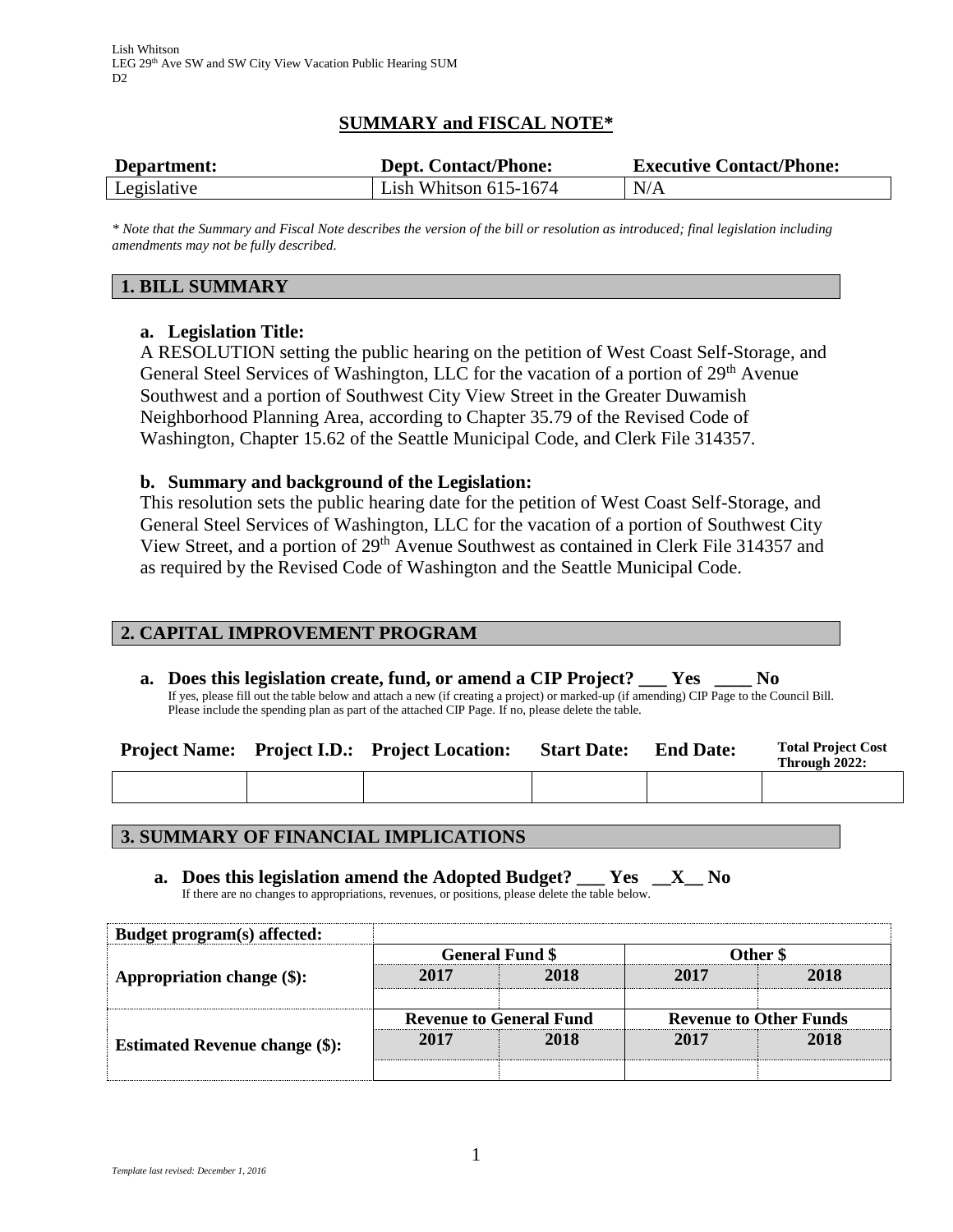| <b>Positions affected:</b> |      | <b>No. of Positions</b> | <b>Total FTE Change</b> |      |  |
|----------------------------|------|-------------------------|-------------------------|------|--|
|                            | 2017 | 2018                    | 2017                    | 2018 |  |
|                            |      |                         |                         |      |  |

- **b. Does the legislation have other financial impacts to the City of Seattle that are not reflected in the above, including direct or indirect, short-term or long-term costs?** If so, describe the nature of the impacts. This could include increased operating and maintenance costs, for example.
- **c. Is there financial cost or other impacts of** *not* **implementing the legislation?** Estimate the costs to the City of not implementing the legislation, including estimated costs to maintain or expand an existing facility or the cost avoidance due to replacement of an existing facility, potential conflicts with regulatory requirements, or other potential

If there are no changes to appropriations, revenues, or positions, please delete sections 3.d., 3.e., and 3.f. and answer the questions in Section 4.

#### **3.d. Appropriations**

costs or consequences.

#### **\_\_\_\_ This legislation adds, changes, or deletes appropriations.**

If this box is checked, please complete this section. If this box is not checked, please proceed to Revenues/Reimbursements.

| <b>Fund Name and</b><br>number | Dept | <b>Budget Control</b><br>Level Name/#* | 2017<br>Appropriation<br><b>Change</b> | 2018 Estimated<br>Appropriation<br><b>Change</b> |
|--------------------------------|------|----------------------------------------|----------------------------------------|--------------------------------------------------|
|                                |      |                                        |                                        |                                                  |
| <b>TOTAL</b>                   |      |                                        |                                        |                                                  |

**\****See budget book to obtain the appropriate Budget Control Level for your department.*

This table should reflect appropriations that are a direct result of this legislation. In the event that the project/programs associated with this ordinance had, or will have, appropriations in other legislation please provide details in the Appropriation Notes section below. If the appropriation is not completely supported by revenue/reimbursements listed below, please identify the funding source (e.g. available fund balance) to cover this appropriation in the notes section. Also indicate if the legislation changes appropriations one-time, ongoing, or both.

#### Is this change one-time or ongoing?

Please explain any complicated scenarios – e.g. three-year funding agreement but not permanent ongoing.

#### Appropriations Notes:

#### **3.e. Revenues/Reimbursements**

#### **\_\_\_\_ This legislation adds, changes, or deletes revenues or reimbursements.**

If this box is checked, please complete this section. If this box is not checked, please proceed to Positions.

#### **Anticipated Revenue/Reimbursement Resulting from this Legislation:**

| <b>Fund Name and</b><br><b>Number</b> | <b>Dept</b> | <b>Revenue Source</b> | 2017<br>Revenue | 2018 Estimated<br><b>Revenue</b> |
|---------------------------------------|-------------|-----------------------|-----------------|----------------------------------|
|                                       |             |                       |                 |                                  |
| <b>TOTAL</b>                          |             |                       |                 |                                  |

This table should reflect revenues/reimbursements that are a direct result of this legislation. In the event that the issues/projects associated with this ordinance/resolution have revenues or reimbursements that were, or will be, received because of previous or future legislation or budget actions, please provide details in the Notes section below. Do the revenue sources have match requirements? If so, what are they?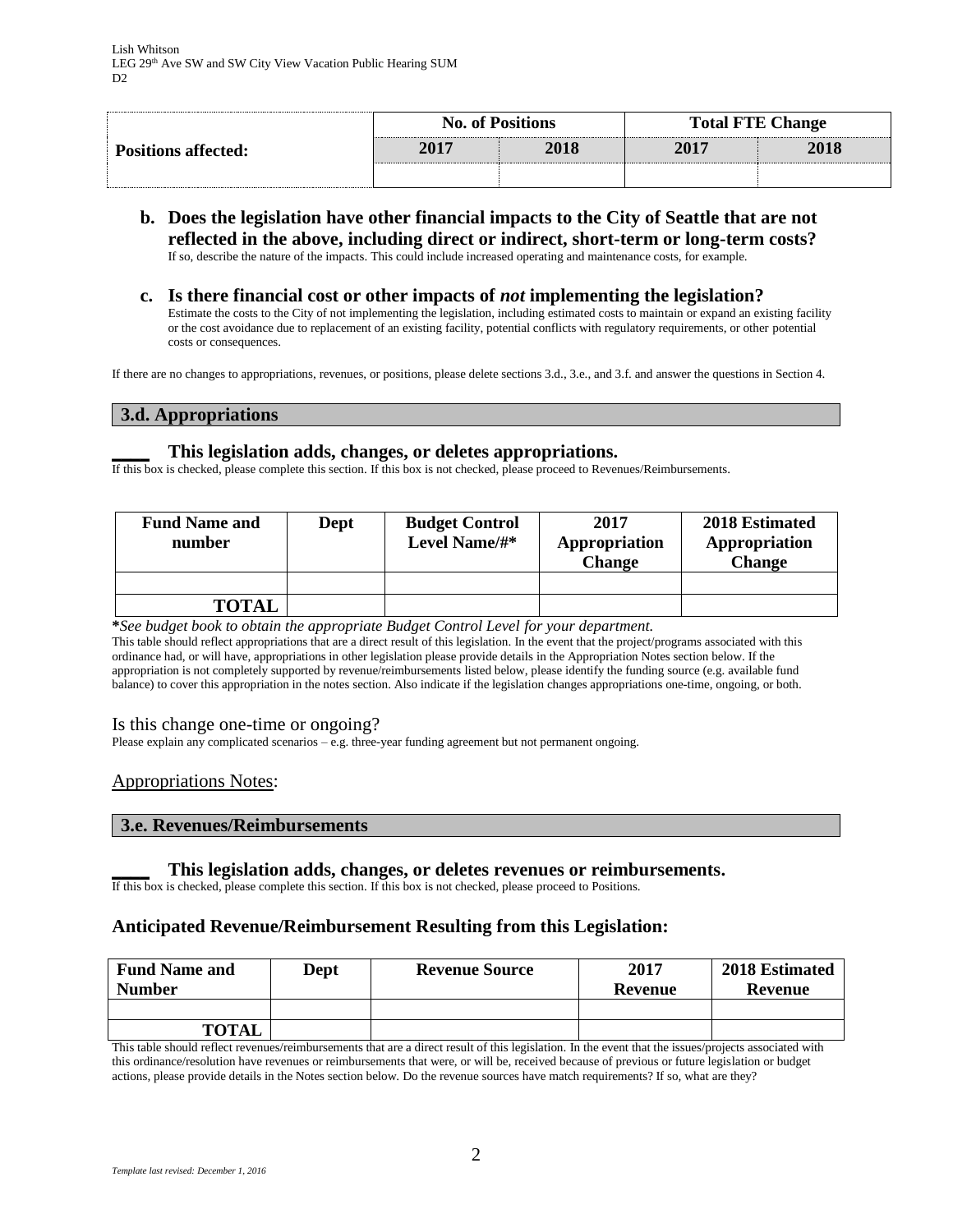Lish Whitson LEG 29th Ave SW and SW City View Vacation Public Hearing SUM  $D2$ 

#### Is this change one-time or ongoing?

Please explain any complicated scenarios – e.g. three-year funding agreement but not permanent ongoing.

#### Revenue/Reimbursement Notes:

#### **3.f. Positions**

#### **\_\_\_\_ This legislation adds, changes, or deletes positions.**

If this box is checked, please complete this section. If this box is not checked, please proceed to Other Implications.

### **Total Regular Positions Created, Modified, or Abrogated through this Legislation, Including FTE Impact:**

| <b>Position # for</b><br><b>Existing</b><br><b>Positions</b> | <b>Position Title &amp;</b><br>Department* | Fund<br>Name $\&$ # | Program<br>& BCL | PT/FT | 2017<br><b>Positions</b> | 2017<br><b>FTE</b> | Does it sunset?<br>(If yes, explain below<br>in Position Notes) |
|--------------------------------------------------------------|--------------------------------------------|---------------------|------------------|-------|--------------------------|--------------------|-----------------------------------------------------------------|
|                                                              |                                            |                     |                  |       |                          |                    |                                                                 |
|                                                              |                                            |                     |                  |       |                          |                    |                                                                 |
|                                                              |                                            |                     |                  |       |                          |                    |                                                                 |
| <b>TOTAL</b>                                                 |                                            |                     |                  |       |                          |                    |                                                                 |

*\* List each position separately*

This table should only reflect the actual number of positions created by this legislation. In the event that positions have been, or will be, created as a result of previous or future legislation or budget actions, please provide details in the Notes section below.

#### Position Notes:

No

### **4. OTHER IMPLICATIONS**

- **a. Does this legislation affect any departments besides the originating department?** If so, please list the affected department(s) and the nature of the impact (financial, operational, etc.). No
- **b. Is a public hearing required for this legislation?** If yes, what public hearing(s) have been held to date, and/or what public hearing(s) are planned/required in the future? No
- **c. Does this legislation require landlords or sellers of real property to provide information regarding the property to a buyer or tenant?** If yes, please describe the measures taken to comply with RCW 64.06.080.
- **d. Is publication of notice with** *The Daily Journal of Commerce* **and/or** *The Seattle Times* **required for this legislation?**

For example, legislation related to sale of surplus property, condemnation, or certain capital projects with private partners may require publication of notice. If you aren't sure, please check with your lawyer. If publication of notice is required, describe any steps taken to comply with that requirement. No

#### **e. Does this legislation affect a piece of property?**

If yes, and if a map or other visual representation of the property is not already included as an exhibit or attachment to the legislation itself, then you must include a map and/or other visual representation of the property and its location as an attachment to the fiscal note. Place a note on the map attached to the fiscal note that indicates the map is intended for illustrative or informational purposes